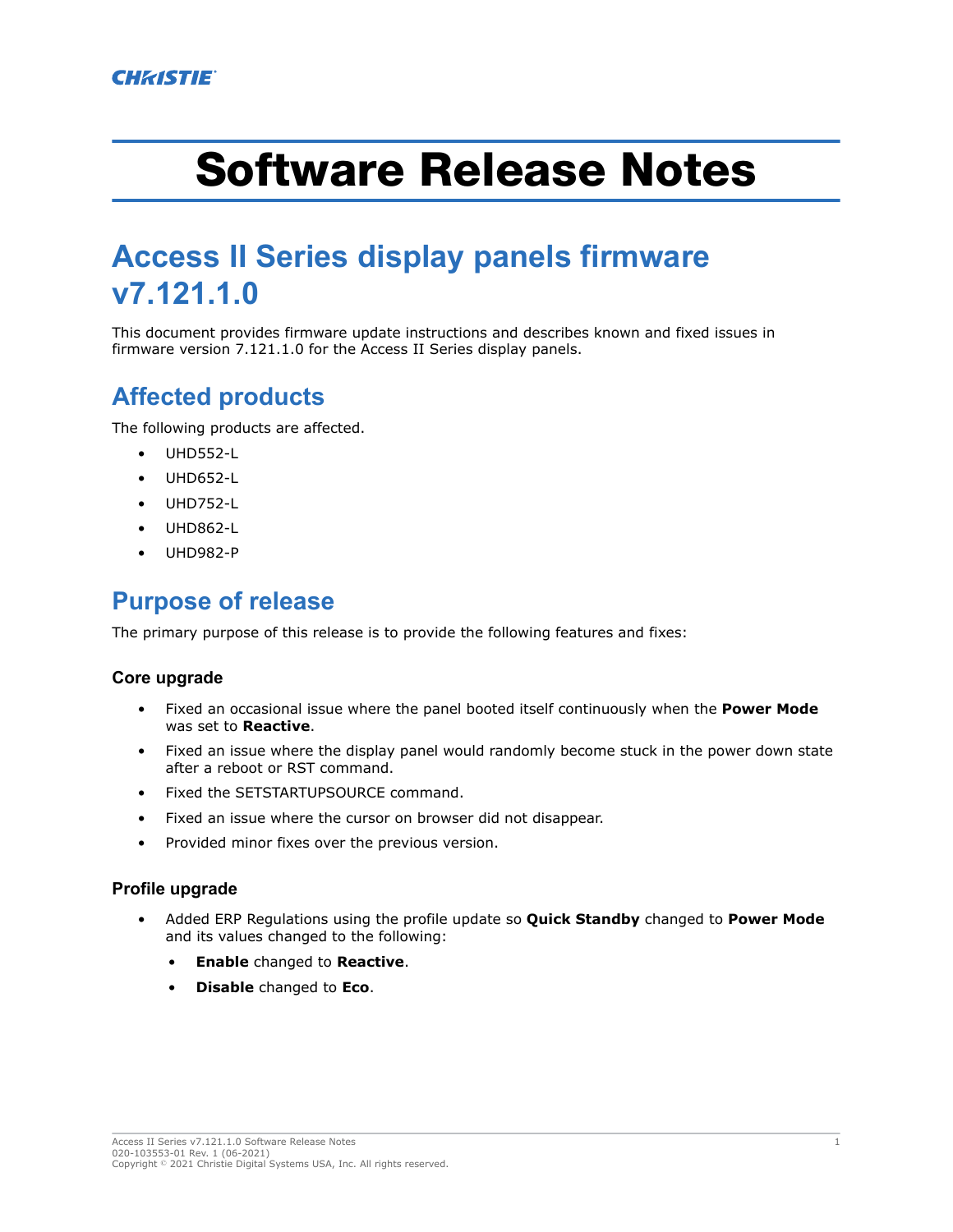#### **Upgrading the core firmware**

Install the new core firmware to upgrade the display panel.

- 1. Download the latest software from *[www.christiedigital.com](http://www.christiedigital.com)* and unzip the file.
- 2. Navigate to core update/access 7.121.1.0 mb130.bin.
- 3. Copy the access  $7.121.1.0$  mb130.bin file to the root of a USB storage device.
- 4. Connect the USB storage device to the display panel.
- 5. If the Media Browser is displayed, to close it press **Exit** on the remote.
- 6. On the display panel remote, press **Menu** > **1505**.
- 7. In the confirmation dialog, select **Yes**.

During the upgrade process the display panel restarts. After the display panel restarts, while the upgrade finishes nothing is displayed on the panel and a red LED in the IR receiver blinks. The process may take a few minutes to complete.

## **Upgrading the profile**

Install the new Profile upgrade to the display panel.

- 1. Download the latest software from *[www.christiedigital.com](http://www.christiedigital.com)* and unzip the file.
- 2. On the USB storage device, at the root create a folder called **Profile**.
- 3. Copy the MB130 swprofile.bin and MB130 hwprofile.bin files to the Profile folder.
- 4. Connect the USB storage device to the display panel USB-1 port.
- 5. If the Media Browser is displayed, to close it press **Exit** on the remote.
- 6. On the display panel remote, press **Menu** > **4725**.
- 7. Select **USB operations** and on the remote press **OK**.
- 8. Exit the Service Menu and power off the panel.
- 9. Power on the panel.
- 10. Using the remote, navigate to **Menu** > **Signage Settings** > **First Time Installation**.
- 11. Press **OK**.
- 12. In the confirmation dialog, select **Yes**.
- 13. Confirm the First Time Installation steps.

During the upgrade process the display panel restarts. After the display panel restarts, while the upgrade finishes nothing is displayed on the panel and a red LED in the IR receiver blinks. The process may take a few minutes to complete.

#### **Built-in password**

Note the following about the built-in password in the firmware:

Version7.69.3.0 firmware and onward has a built-in password to comply with the California Civil Code Section 1798.91.04. The default password is 0000. Change the pin to any four-numeric digits.

Use the SETUSERSECLEVEL ADMIN "password" API command to unlock the serial or Ethernet connection. After the command is sent, you can send other API commands; however, the panel does not send a reply if you do not initially send the SETUSERSECLEVEL ADMIN "password" command.